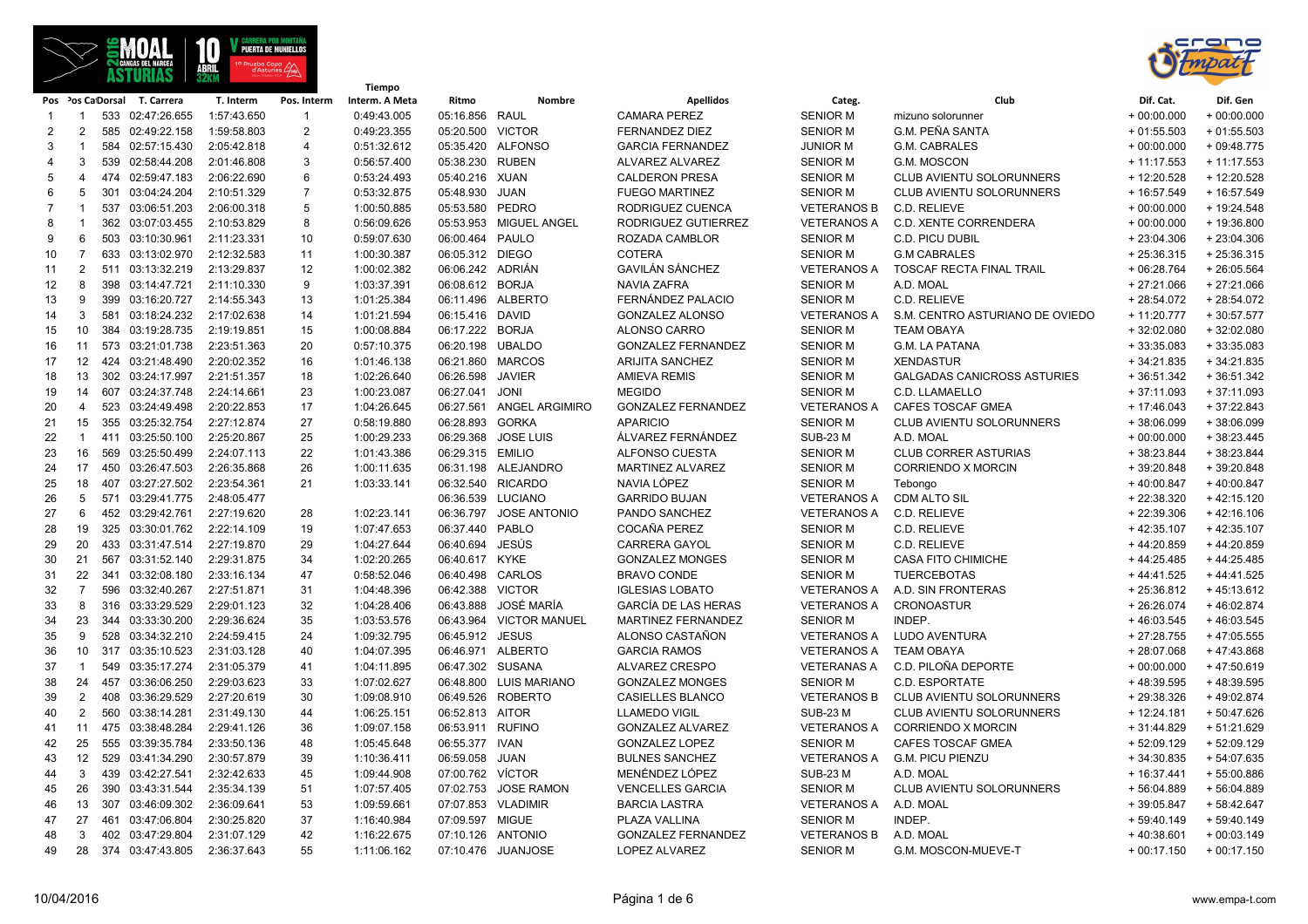

**Tiempo**



|          |                |     |                                      |             |             | Tiempo                     |                   |                            |                                              |                       |                                 |               |              |
|----------|----------------|-----|--------------------------------------|-------------|-------------|----------------------------|-------------------|----------------------------|----------------------------------------------|-----------------------|---------------------------------|---------------|--------------|
|          |                |     | Pos Pos Ca Dorsal T. Carrera         | T. Interm   | Pos. Interm | Interm. A Meta             | Ritmo             | Nombre                     | <b>Apellidos</b>                             | Categ.                | Club                            | Dif. Cat.     | Dif. Gen     |
| 50       | 14             |     | 566 03:48:02.556                     | 2:30:43.878 | 38          | 1:17:18.678                | 07:11.528         | <b>JORGE</b>               | <b>GUTIERREZ GARCÍA</b>                      | <b>VETERANOS A</b>    | <b>CAT Parquesol</b>            | $+40:59.101$  | $+00:35.901$ |
| 51       | 29             |     | 364 03:48:23.807                     | 2:34:28.637 | 49          | 1:13:55.170                | 07:12.160         | LUIS                       | <b>CUERDO ARCE</b>                           | <b>SENIOR M</b>       | INDEP.                          | $+00:57.152$  | $+00:57.152$ |
| 52       | 30             |     | 320 03:49:01.558                     | 2:31:39.380 | 43          | 1:17:22.178                | 07:13.351         | <b>HECTOR</b>              | <b>LOPEZ MARTINEZ</b>                        | <b>SENIOR M</b>       | <b>FEMPA</b>                    | $+01:34.903$  | $+01:34.903$ |
| 53       | 15             |     | 532 03:50:23.826                     | 2:39:12.954 | 62          | 1:11:10.872                | 07:15.884 AVELINO |                            | <b>FAES ABOLI</b>                            | <b>VETERANOS A</b>    | <b>CAFES TOSCAF GMEA</b>        | $+43:20.371$  | $+02:57.171$ |
| 54       | 31             |     | 493 03:50:35.812                     | 2:36:43.392 | 56          | 1:13:52.420                | 07:15.979 DAVID   |                            | <b>GARCIA GARCIA</b>                         | <b>SENIOR M</b>       | <b>LINEA DE META</b>            | $+03:09.157$  | $+03:09.157$ |
| 55       | 32             |     | 613 03:50:43.312                     | 2:33:04.770 | 46          | 1:17:38.542                | 07:16.583         | JAVIER                     | <b>TITOS MONTILA</b>                         | <b>SENIOR M</b>       | <b>G.M. REINO ASTUR</b>         | $+03:16.657$  | $+03:16.657$ |
| 56       | 16             |     | 323 03:50:46.311                     | 2:39:22.899 | 64          | 1:11:23.412                | 07:16.680         | <b>FRANCISCO DE ASIS</b>   | PEREZ FERNANDEZ                              | <b>VETERANOS A</b>    | S.M. CENTRO ASTURIANO DE OVIEDO | $+43:42.856$  | $+03:19.656$ |
| 57       | 17             |     | 373 03:50:47.813                     | 2:39:23.149 | 65          | 1:11:24.664                |                   | 07:16.720 FRANCISCO JAVIER | <b>BUENO MAYO</b>                            | <b>VETERANOS A</b>    | S.M. CENTRO ASTURIANO DE OVIEDO | $+43:44.358$  | $+03:21.158$ |
| 58       | 4              |     | 590 03:51:58.670                     | 2:36:43.893 | 57          | 1:15:14.777                | 07:18.849         | <b>JOSE ANTONIO</b>        | MENENDEZ FERNANDEZ                           | <b>VETERANOS B</b>    | A.D. MOAL                       | +45:07.467    | $+04:32.015$ |
| 59       | $\overline{1}$ |     | 335 03:52:02.564                     | 2:39:35.400 | 66          | 1:12:27.164                |                   | 07:19.054 ANA CRISTINA     | <b>AGUADO MORI</b>                           | <b>VETERANAS B</b>    | <b>G.M. REINO ASTUR</b>         | $+00:00.000$  | $+04:35.909$ |
| 60       | 18             |     | 582 03:52:43.318                     | 2:36:51.894 | 58          | 1:15:51.424                | 07:19.950         | <b>MATIAS</b>              | RODRIGUEZ FEITO                              | VETERANOS A A.D. MOAL |                                 | $+45:39.863$  | $+05:16.663$ |
| 61       | 19             |     | 435 03:53:22.575                     | 2:38:24.777 | 60          | 1:14:57.798                |                   | 07:21.049 MARCELINO        | REDONDO BLANCO                               | <b>VETERANOS A</b>    | C.D. RELIEVE                    | $+46:19.120$  | $+05:55.920$ |
| 62       | 20             |     | 339 03:53:22.818                     | 2:39:54.900 | 68          | 1:13:27.918                | 07:21.585         | <b>JOAQUIN</b>             | ALVAREZ MIRANDA                              |                       | VETERANOS A G.M. REINO ASTUR    | $+46:19.363$  | $+05:56.163$ |
| 63       | $\overline{1}$ |     | 337 03:53:45.819                     | 2:41:14.154 | 72          | 1:12:31.665                | 07:22.248 SONIA   |                            | <b>AMAT VALERO</b>                           | <b>SENIOR F</b>       | CLUB AVIENTU SOLORUNNERS        | $+00:00.000$  | $+06:19.164$ |
| 64       | 21             |     | 448 03:55:18.740                     | 2:39:41.401 | 67          | 1:15:37.339                |                   | 07:25.172 MIGUEL ANGEL     | <b>SUAREZ GARCIA</b>                         | <b>VETERANOS A</b>    | CORRIENDO X MORCIN              | $+48:15.285$  | $+07:52.085$ |
| 65       | 5              |     | 313 03:55:27.325                     | 2:43:46.160 | 77          | 1:11:41.165                | 07:25.480 KIKE    |                            | SOTO ZARAGOZA                                | <b>VETERANOS B</b>    | CANGAS DE ONIS ATLETISMO        | $+48:36.122$  | $+08:00.670$ |
| 66       | 33             |     | 602 03:55:37.576                     | 2:39:11.399 | 61          | 1:16:26.177                | 07:25.765 IVAN    |                            | PRENDES RODRIGUEZ                            | <b>SENIOR M</b>       | CAFES TOSCAF GMEA               | $+08:10.921$  | $+08:10.921$ |
| 67       | 34             |     | 366 03:56:34.579                     | 2:41:18.910 | 73          | 1:15:15.669                |                   | 07:27.705 FRANCISCO        | <b>GARCIA ARGÜELLES</b>                      | <b>SENIOR M</b>       | CLUB AVIENTU SOLORUNNERS        | + 09:07.924   | + 09:07.924  |
| 68       | 22             |     | 412 03:56:59.834                     | 2:35:35.400 | 52          | 1:21:24.434                |                   | 07:28.397 FRANCISCO JAVIER | PIQUERO ALVAREZ                              | VETERANOS A           | C.D. RUN 04                     | +49:56.379    | $+09:33.179$ |
| 69       | 6              |     | 389 03:57:11.329                     | 2:37:43.646 | 59          | 1:19:27.683                |                   | 07:28.723 MANUEL ANGEL     | <b>MARTINEZ RODILLO</b>                      | <b>VETERANOS B</b>    | CAFES TOSCAF GMEA               | $+50:20.126$  | $+09:44.674$ |
| 70       | $\overline{7}$ |     | 322 03:57:37.830                     | 2:42:04.712 | 76          | 1:15:33.118                |                   | 07:29.227 PASCUAL          | <b>GARCIA ALVAREZ</b>                        | <b>VETERANOS B</b>    | G.M. TEXU                       | $+50:46.627$  | $+10:11.175$ |
| 71       | 35             |     | 531 03:57:38.741                     | 2:42:01.906 | 75          | 1:15:36.835                | 07:29.604  FABIAN |                            | <b>IGLESIAS LOPEZ</b>                        | <b>SENIOR M</b>       | Santiago del Monte              | $+10:12.086$  | $+10:12.086$ |
| 72       | 36             |     | 455 03:57:48.328                     | 2:45:10.662 | 79          | 1:12:37.666                |                   | 07:29.716 LUDARIO          | ÁLVAREZ                                      | <b>SENIOR M</b>       | <b>CDM ALTO SIL</b>             | $+10:21.673$  | $+10:21.673$ |
| 73       | 37             |     | 483 03:57:52.740                     | 2:48:05.477 |             |                            | 07:29.253 ADRIAN  |                            | MARTINEZ ALONSO                              | <b>SENIOR M</b>       | C.D. RELIEVE                    | $+10:26.085$  | + 10:26.085  |
| 74       | 23             |     | 522 03:57:57.739                     | 2:40:54.654 | 70          | 1:17:03.085                | 07:30.046 JAVIER  |                            | SALGUERO RODRIGUEZ                           | <b>VETERANOS A</b>    | XATOS DEL NALON                 | $+50:54.284$  | + 10:31.084  |
| 75       | 24             |     | 506 03:58:07.580                     | 2:41:51.182 | 74          | 1:16:16.398                | 07:30.505 RAFA    |                            | <b>GARCÍA MORI</b>                           | <b>VETERANOS A</b>    | <b>XENDASTUR</b>                | $+51:04.125$  | + 10:40.925  |
| 76       | $\overline{4}$ |     | 432 03:59:01.833                     | 2:34:39.637 | 50          | 1:24:22.196                | 07:32.178 NOÉ     |                            | <b>GARCÍA MENÉNDEZ</b>                       | <b>SUB-23 M</b>       | A.D. MOAL                       | $+33:11.733$  | $+11:35.178$ |
| 77       | 38             |     | 501 03:59:43.833                     | 2:36:29.647 | 54          | 1:23:14.186                |                   | 07:33.566 ALBERTO          | ZAPATERO VAZQUEZ                             | <b>SENIOR M</b>       | CEE TRAIL CLUB                  | $+12:17.178$  | $+12:17.178$ |
| 78       | 39             |     | 520 03:59:55.835                     | 2:40:06.152 | 69          | 1:19:49.683                | 07:33.423 DANIEL  |                            | FERNÁNDEZ GONZALEZ                           | <b>SENIOR M</b>       | <b>TURON TRAIL RUNNING</b>      | $+12:29.180$  | $+12:29.180$ |
| 79       | 2              |     | 371 04:00:28.586                     | 2:43:55.411 | 78          | 1:16:33.175                | 07:34.772 CARLA   |                            | RODRIGUEZ PARDO                              | <b>SENIOR F</b>       | G.M. MOSCON                     | $+06:42.767$  | $+13:01.931$ |
| 80       | 40             |     | 456 04:01:06.838                     | 2:46:36.168 | 84          | 1:14:30.670                | 07:36.216 RAUL    |                            | FERNANDEZ VELASCO                            | <b>SENIOR M</b>       | <b>G.M. REINO ASTUR</b>         | $+13:40.183$  | $+13:40.183$ |
| 81       | 25             |     | 480 04:01:17.870                     | 2:39:16.149 | 63          | 1:22:01.721                | 07:36.579 DAVID   |                            | <b>BLANCO SUAREZ</b>                         | <b>VETERANOS A</b>    | G.M. PEÑA MEA                   | $+54:14.415$  | $+13:51.215$ |
| 82       | 26             |     | 447 04:01:24.749                     | 2:49:25.928 | 97          | 1:11:58.821                | 07:36.726 BLAS    |                            | MARTÌNEZ ANTUÑA                              | <b>VETERANOS A</b>    | CLUB AVIENTU SOLORUNNERS        | $+54:21.294$  | + 13:58.094  |
| 83       | 3              |     | 467 04:01:25.837                     | 2:47:59.696 | 90          | 1:13:26.141                | 07:36.580         | <b>BELEN</b>               | BETOLAZA CADENAS                             | <b>SENIOR F</b>       | C.D. RELIEVE                    | $+07:40.018$  | $+13:59.182$ |
| 84       | 41             |     | 494 04:01:36.847                     | 2:48:38.672 | 91          | 1:12:58.175                | 07:37.075 RUBÉN   |                            | COTO HERNÁNDEZ                               | <b>SENIOR M</b>       | C.D. ESPORTATE                  | $+14:10.192$  | $+14:10.192$ |
|          | 8              | 429 | 04:03:08.341                         | 2:47:26.669 | 87          | 1:15:41.672                | 07:39.752         | <b>JESUS</b>               | LOPEZ HIDALGO                                | <b>VETERANOS B</b>    | marlins triation madrid         | $+56:17.138$  | + 15:41.686  |
| 85       | 27             |     | 489 04:03:29.342                     | 2:49:03.195 | 93          | 1:14:26.147                |                   | 07:40.125 JOSE IGNACIO     | ALVAREZ GARCÍA                               | <b>VETERANOS A</b>    | <b>TURON TRAIL RUNNING</b>      | + 56:25.887   | + 16:02.687  |
| 86<br>87 | 42             |     | 393 04:04:00.343                     | 2:45:56.165 | 81          | 1:18:04.178                | 07:40.899         | JOSÉ MIGUEL                | GONZÁLEZ CARBALLAL                           | <b>SENIOR M</b>       | S.M. CENTRO ASTURIANO DE OVIEDO | $+16:33.688$  | $+16:33.688$ |
|          | 28             |     | 351 04:04:40.849                     | 2:48:50.172 |             | 1:15:50.677                |                   | 07:42.477 JULIO CESAR      | LANZA GARCÍA                                 | VETERANOS A A.D. MOAL |                                 | $+57:37.394$  | $+17:14.194$ |
| 88       | 43             |     |                                      |             | 92          |                            | 07:44.140 HUGO    |                            |                                              | <b>SENIOR M</b>       | <b>LUDO AVENTURA</b>            | $+ 17:49.445$ |              |
| 89       | 9              |     | 327 04:05:16.100<br>376 04:05:23.598 | 2:50:50.927 | 106         | 1:14:25.173<br>1:14:22.170 |                   | 07:44.041 MARIANO          | <b>CARDIN BURON</b><br><b>FERNANDEZ RUIZ</b> |                       | S.M. CENTRO ASTURIANO DE OVIEDO | $+58:32.395$  | $+17:49.445$ |
| 90       |                |     |                                      | 2:51:01.428 | 107         |                            |                   |                            |                                              | <b>VETERANOS B</b>    |                                 |               | + 17:56.943  |
| 91       | 29             | 381 | 04:05:50.849                         | 2:46:54.667 | 85          | 1:18:56.182                |                   | 07:44.179 MÍGUEL ANGEL     | <b>BERDASCO REY</b>                          | <b>VETERANOS A</b>    | A.D. LAS XANAS                  | $+58:47.394$  | $+18:24.194$ |
| 92       | 44             |     | 441 04:05:55.849                     | 2:50:14.676 | 101         | 1:15:41.173                | 07:44.708 IVAN    |                            | <b>GARCIA FERNANDEZ</b>                      | <b>SENIOR M</b>       | Aviva                           | + 18:29.194   | + 18:29.194  |
| 93       | 45             |     | 574 04:05:59.857                     | 2:40:55.654 | 71          | 1:25:04.203                | 07:44.856         | <b>IVAN</b>                | LOMBARDIA OTERO                              | <b>SENIOR M</b>       | @NOTEOXIDES                     | $+18:33.202$  | + 18:33.202  |
| 94       | 2              |     | 477 04:06:21.601                     | 2:49:49.924 | 99          | 1:16:31.677                | 07:46.066         | <b>ESTHER</b>              | <b>BELLO ESCLARÍN</b>                        | <b>VETERANAS A</b>    | C.D. RELIEVE                    | $+31:04.327$  | + 18:54.946  |
| 95       | 46             |     | 303 04:06:31.102                     | 2:51:49.179 | 113         | 1:14:41.923                | 07:46.286         | <b>JOSÉ FRANCISCO</b>      | <b>MARTÍN SERANTES</b>                       | <b>SENIOR M</b>       | <b>G.M. REINO ASTUR</b>         | $+ 19:04.447$ | + 19:04.447  |
| 96       | 47             |     | 609 04:07:44.603                     | 2:47:44.669 | 88          | 1:19:59.934                | 07:48.616 BRUNO   |                            | <b>GAYO IGLESIAS</b>                         | <b>SENIOR M</b>       | A.D. MOAL                       | $+20:17.948$  | $+20:17.948$ |
| 97       | 30             |     | 392 04:08:18.104                     | 2:50:35.926 | 104         | 1:17:42.178                |                   | 07:49.677 EUGENIO          | <b>LOPEZ ENCINA</b>                          | <b>VETERANOS A</b>    | <b>COLISEUN</b>                 | $+01:14.649$  | $+20:51.449$ |
| 98       | 48             |     | 500 04:08:28.105                     | 2:51:11.678 | 110         | 1:17:16.427                | 07:49.639 MIGUEL  |                            | FERNÁNDEZ ARENAS                             | <b>SENIOR M</b>       | INDEP.                          | $+21:01.450$  | $+21:01.450$ |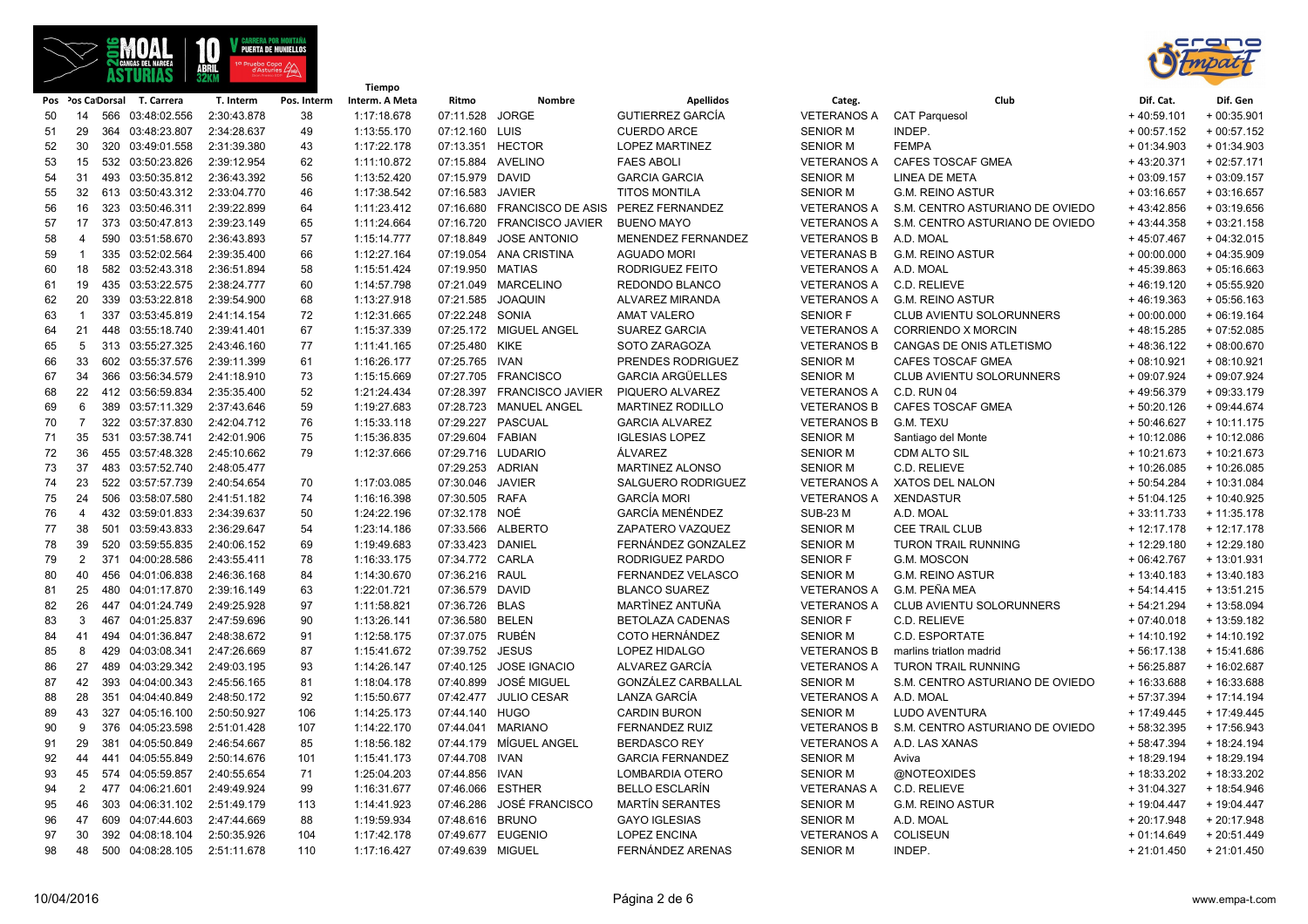



|     |                 |                             |             |             | Tiempo         |                   |                                         |                         |                    |                                 |               |              |
|-----|-----------------|-----------------------------|-------------|-------------|----------------|-------------------|-----------------------------------------|-------------------------|--------------------|---------------------------------|---------------|--------------|
|     |                 | Pos Pos CaDorsal T. Carrera | T. Interm   | Pos. Interm | Interm. A Meta | Ritmo             | Nombre                                  | <b>Apellidos</b>        | Categ.             | Club                            | Dif. Cat.     | Dif. Gen     |
| 99  | 49              | 328 04:08:48.856            | 2:49:26.923 | 98          | 1:19:21.933    | 07:50.441 NACHO   |                                         | LÓPEZ REGUERO           | <b>SENIOR M</b>    | CAFES TOSCAF GMEA               | $+21:22.201$  | + 21:22.201  |
| 100 | 2               | 421 04:08:49.856            | 2:47:49.670 | 89          | 1:21:00.186    | 07:50.617 ABEL    |                                         | <b>GARCIA MENENDEZ</b>  | <b>JUNIOR M</b>    | <b>ASTUR PIE TRAIL TEAM</b>     | $+11:34.426$  | $+21:23.201$ |
| 101 | 3               | 598 04:09:07.606            | 2:54:38.937 | 127         | 1:14:28.669    | 07:51.106 GLORIA  |                                         | <b>VELILLA ABAD</b>     | <b>VETERANAS A</b> | CLUB AVIENTU SOLORUNNERS        | $+33:50.332$  | $+21:40.951$ |
| 102 | 31              | 579 04:09:21.356            | 2:46:27.170 | 82          | 1:22:54.186    |                   | 07:51.690 MAURICIO RUBEN                | LOPEZ FERNANDEZ         | <b>VETERANOS A</b> | C.D. RELIEVE                    | $+02:17.901$  | $+21:54.701$ |
| 103 | 32              | 578 04:09:30.609            | 2:51:44.179 | 112         | 1:17:46.430    |                   | 07:51.792 ALEJANDRO                     | <b>BLANCO URIZAR</b>    | <b>VETERANOS A</b> | <b>CLUB AVIENTU SOLORUNNERS</b> | $+02:27.154$  | + 22:03.954  |
| 104 | 33              | 396 04:09:42.108            | 2:53:36.185 | 119         | 1:16:05.923    |                   | 07:52.104 FRANCISCO JAVIER              | ALONSO CEPA             | <b>VETERANOS A</b> | CANGAS DE ONIS ATLETISMO        | $+02:38.653$  | $+22:15.453$ |
| 105 | 34              | 496 04:09:42.110            | 2:53:35.435 | 118         | 1:16:06.675    |                   | 07:52.067 FRANCISCO                     | ALVAREZ ALONSO          | <b>VETERANOS A</b> | CANGAS DE ONIS ATLETISMO        | $+02:38.655$  | $+22:15.455$ |
| 106 | 35              | 370 04:10:20.859            | 2:47:14.795 | 86          | 1:23:06.064    | 07:53.417         | <b>GUSTAVO</b>                          | <b>VEGA PRADO</b>       | <b>VETERANOS A</b> | C.D. RELIEVE                    | $+03:17.404$  | $+22:54.204$ |
| 107 | 50              | 321 04:10:27.859            | 2:52:05.680 | 116         | 1:18:22.179    |                   | 07:53.638 LORENZO                       | <b>MENDEZ AVELLO</b>    | <b>SENIOR M</b>    | G.M.A.L. PEÑA FURADA            | $+23:01.204$  | $+23:01.204$ |
| 108 | 51              | 606 04:10:35.361            | 2:48:05.477 |             |                | 07:53.772 ADRIAN  |                                         | RUPEREZ ALVAREZ         | <b>SENIOR M</b>    | A.D. MOAL                       | $+23:08.706$  | $+23:08.706$ |
| 109 | 10              | 486 04:10:45.611            | 2:52:43.185 | 117         | 1:18:02.426    | 07:54.369         | <b>JUAN CARLOS</b>                      | <b>VICENTE LOPEZ</b>    | <b>VETERANOS B</b> | <b>G.M. REINO ASTUR</b>         | $+03:54.408$  | $+23:18.956$ |
| 110 | 52              | 306 04:11:39.862            | 2:46:33.416 | 83          | 1:25:06.446    | 07:55.728         | <b>ANDRES JAVIER</b>                    | <b>ALVAREZ GARCIA</b>   | <b>SENIOR M</b>    | CLUB AVIENTU SOLORUNNERS        | $+24:13.207$  | $+24:13.207$ |
| 111 | 53              | 564 04:11:52.000            | 3:47:31.566 | 254         | 0:24:20.434    |                   | 07:55.571 ALFONSO                       | <b>GIMENO CASARES</b>   | <b>SENIOR M</b>    | Corredores del ebro             | $+24:25.345$  | $+24:25.345$ |
| 112 | 54              | 458 04:12:17.114            | 2:54:10.435 | 124         | 1:18:06.679    | 07:57.061 PABLO   |                                         | <b>RAMOS SUAREZ</b>     | <b>SENIOR M</b>    | <b>TEAM OBAYA</b>               | $+24:50.459$  | $+24:50.459$ |
| 113 | 55              | 466 04:12:23.363            | 2:45:20.430 | 80          | 1:27:02.933    | 07:57.082 DAVID   |                                         | RODRIGUEZ PEREZ         | <b>SENIOR M</b>    | <b>XENDASTUR</b>                | $+24:56.708$  | $+24:56.708$ |
| 114 | 11              | 617 04:12:28.863            | 2:49:22.423 | 96          | 1:23:06.440    | 07:57.651         | JOSÉ EUGENIO                            | <b>SERRANO AZNAR</b>    | <b>VETERANOS B</b> | CAFES TOSCAF GMEA               | $+05:37.660$  | $+25:02.208$ |
| 115 | 56              | 488 04:12:43.114            | 2:52:02.431 | 115         | 1:20:40.683    | 07:57.095 DAVID   |                                         | ALVAREZ SANCHEZ         | <b>SENIOR M</b>    | <b>CLUB CORRER ASTURIAS</b>     | $+25:16.459$  | $+25:16.459$ |
| 116 | 57              | 534 04:13:20.621            | 2:51:04.977 | 108         | 1:22:15.644    | 07:58.811 IGNACIO |                                         | PEREZ VALDES            | <b>SENIOR M</b>    | C.M. OXIGENO                    | $+25:53.966$  | $+25:53.966$ |
| 117 | $\overline{4}$  | 512 04:14:05.618            | 2:51:09.929 | 109         | 1:22:55.689    |                   | 08:00.537 ADRIANA                       | SUÁREZ LÓPEZ            | <b>SENIOR F</b>    | TOSCAF RECTA FINAL TRAIL        | $+20:19.799$  | +26:38.963   |
| 118 | 36              | 559 04:14:42.122            | 2:55:31.689 | 128         | 1:19:10.433    | 08:01.766 JORGE   |                                         | GONZÁLEZ HERRERO        | <b>VETERANOS A</b> | G.M. CABRALES                   | $+07:38.667$  | $+27:15.467$ |
| 119 | 37              | 361 04:14:57.621            | 2:50:33.677 | 103         | 1:24:23.944    | 08:02.313 RAMON   |                                         | <b>GONZALEZ PEREZ</b>   | <b>VETERANOS A</b> | A.D. MOAL                       | $+07:54.166$  | $+27:30.966$ |
| 120 | 58              | 400 04:15:04.621            | 2:50:49.427 | 105         | 1:24:15.194    | 08:02.570 IVAN    |                                         | <b>GARCIA ANTON</b>     | <b>SENIOR M</b>    | INDEP.                          | $+27:37.966$  | + 27:37.966  |
| 121 | 38              | 508 04:15:42.124            | 2:55:42.440 | 129         | 1:19:59.684    | 08:03.338         | ROBERTO                                 | <b>GARCÍA GARCÍA</b>    | VETERANOS A        | <b>XENDASTUR</b>                | $+08:38.669$  | $+28:15.469$ |
| 122 | 39              | 521 04:16:08.122            | 2:49:08.673 | 94          | 1:26:59.449    | 08:04.600 DAMIAN  |                                         | <b>MACIAS ALONSO</b>    | <b>VETERANOS A</b> | A.D. SIN FRONTERAS              | $+09:04.667$  | $+28:41.467$ |
| 123 | 59              | 552 04:16:13.123            | 2:56:53.942 | 136         | 1:19:19.181    | 08:04.316         | JULIAN                                  | FERNADEZ GARCÍA         | <b>SENIOR M</b>    | <b>C.D. ASTURIAS HIMALAYA</b>   | $+28:46.468$  | $+28:46.468$ |
| 124 | 40              | 630 04:16:15.874            | 2:53:53.185 | 123         | 1:22:22.689    | 08:03.712 PABLO   |                                         | <b>GARCIA ESTEBAN</b>   | <b>VETERANOS A</b> | INDEP.                          | $+09:12.419$  | $+28:49.219$ |
| 125 | 41              | 379 04:16:18.374            | 2:51:53.429 | 114         | 1:24:24.945    | 08:04.324 PABLO   |                                         | <b>MARCOS CORRAL</b>    | <b>VETERANOS A</b> | CLUB ATLETISMO-MTB BRIHUEGA     | $+09:14.919$  | $+28:51.719$ |
| 126 | 60              | 604 04:16:34.875            | 2:54:21.436 | 125         | 1:22:13.439    | 08:05.084 IVÁN    |                                         | <b>LORENZO RUBIO</b>    | <b>SENIOR M</b>    | <b>CLUB CORRER ASTURIAS</b>     | +29:08.220    | +29:08.220   |
| 127 | 61              | 357 04:16:44.124            | 2:49:15.173 | 95          | 1:27:28.951    | 08:05.121         | <b>JORGE</b>                            | <b>FRANCO GONZALEZ</b>  | <b>SENIOR M</b>    | INDEP.                          | $+29:17.469$  | $+29:17.469$ |
| 128 | 42              | 367 04:16:58.374            | 2:56:08.441 | 131         | 1:20:49.933    | 08:05.082         | <b>JORGE</b>                            | TRUCHERO RODRIGUEZ      | <b>VETERANOS A</b> | <b>CLUB CORRER ASTURIAS</b>     | $+09:54.919$  | +29:31.719   |
| 129 | 62              | 326 04:17:12.124            | 2:50:14.176 | 100         | 1:26:57.948    | 08:06.643         | JAVIER                                  | <b>AGUNDO RUEDA</b>     | <b>SENIOR M</b>    | <b>G.M. LA PATANA</b>           | $+29:45.469$  | $+29:45.469$ |
| 130 | $\overline{4}$  | 622 04:17:15.378            | 2:53:51.184 | 122         | 1:23:24.194    | 08:06.784 NANY    |                                         | LY                      | <b>VETERANAS A</b> | <b>INTELLIGENT INTERVAL</b>     | $+41:58.104$  | + 29:48.723  |
| 131 | 12 <sup>2</sup> | 589 04:17:15.380            | 2:53:50.185 | 121         | 1:23:25.195    | 08:06.800         | SALVADOR                                | CALVO REDONDO           | <b>VETERANOS B</b> | <b>TECNICA AVIVA</b>            | $+10:24.177$  | + 29:48.725  |
| 132 | 63              | 472 04:17:35.128            | 3:02:20.955 | 149         | 1:15:14.173    | 08:06.257 JAIME   |                                         | <b>GARCIA PUENTE</b>    | <b>SENIOR M</b>    | Los Rejos                       | $+30:08.473$  | $+30:08.473$ |
| 133 | 43              | 561 04:17:35.626            | 3:02:21.708 | 150         | 1:15:13.918    | 08:06.320         | <b>RAFAEL</b>                           | <b>LEBORAN ALBERCA</b>  | <b>VETERANOS A</b> | INDEP.                          | $+10:32.171$  | $+30:08.971$ |
| 134 | 5               | 353 04:17:44.135            | 3:01:04.703 | 143         | 1:16:39.432    | 08:07.613 PATRI   |                                         | ARDINES CELORIO         | <b>SENIOR F</b>    | CANGAS DE ONIS ATLETISMO        | $+23:58.316$  | $+30:17.480$ |
| 135 | 44              | 469 04:18:07.877            | 3:01:30.453 | 145         | 1:16:37.424    |                   | 08:08.212 JOSE MIGUEL                   | REDONDO ROBLEDO         | <b>VETERANOS A</b> | <b>G.M. PICU PIENZU</b>         | $+11:04.422$  | $+30:41.222$ |
| 136 | 64              | 525 04:18:11.628            | 3:01:25.453 | 144         | 1:16:46.175    | 08:07.692 CARLOS  |                                         | <b>MORAN ALVAREZ</b>    | <b>SENIOR M</b>    | LOS REJOS                       | $+30:44.973$  | $+30:44.973$ |
| 137 | 65              | 426 04:18:44.129            | 2:51:38.679 | 111         | 1:27:05.450    |                   | 08:09.203 CRISTIAN                      | ÁLVAREZ COSMEA          | <b>SENIOR M</b>    | G.M. MOSCON                     | $+31:17.474$  | $+31:17.474$ |
| 138 | 66              | 481 04:19:36.882            | 2:58:05.946 | 138         | 1:21:30.936    | 08:11.271 PABLO   |                                         | FERNÁNDEZ RIBAYA        | <b>SENIOR M</b>    | CLUB AVIENTU SOLORUNNERS        | $+32:10.227$  | $+32:10.227$ |
| 139 | 45              | 592 04:19:50.632            | 2:54:23.186 | 126         | 1:25:27.446    | 08:11.548 DAVID   |                                         | <b>SOLIS CARBAJAL</b>   | <b>VETERANOS A</b> | <b>G.M. REINO ASTUR</b>         | $+ 12:47.177$ | + 32:23.977  |
| 140 | 46              | 443 04:19:52.630            | 2:57:39.945 | 137         | 1:22:12.685    | 08:10.708 JESUS   |                                         | <b>MENDEZ LOPEZ</b>     | <b>VETERANOS A</b> | A.D. MOAL                       | $+12:49.175$  | $+32:25.975$ |
| 141 | 47              | 415 04:20:21.382            | 2:58:52.197 | 140         | 1:21:29.185    | 08:12.384 DIEGO   |                                         | <b>CORTE ROBLEDO</b>    | <b>VETERANOS A</b> | C.D. AGUJA DE SOBIA             | + 13:17.927   | $+32:54.727$ |
| 142 | 48              | 311 04:20:42.133            | 3:01:32.703 | 146         | 1:19:09.430    | 08:13.079         | JUAN JOSE                               | ALLENDE GONZALEZ        | <b>VETERANOS A</b> | G.M. ENSIDESA/GIJON             | + 13:38.678   | $+33:15.478$ |
| 143 | 67              | 468 04:20:46.382            | 2:56:24.692 | 133         | 1:24:21.690    |                   | 08:13.212 EDUARDO                       | <b>BELMONTE CACHÁN</b>  | <b>SENIOR M</b>    | C.D. RELIEVE                    | $+33:19.727$  | $+33:19.727$ |
| 144 | 49              | 535 04:20:55.138            | 2:56:13.941 | 132         | 1:24:41.197    | 08:12.898         | POMPEYO                                 | PEREZ PLANCHART         | <b>VETERANOS A</b> | S.M. CENTRO ASTURIANO DE OVIEDO | $+13:51.683$  | $+33:28.483$ |
| 145 | 50              | 603 04:22:11.387            | 2:53:44.934 | 120         | 1:28:26.453    | 08:15.699 MANUEL  |                                         | MONASTERIO PACHECO      | <b>VETERANOS A</b> | CLUB AVIENTU SOLORUNNERS        | + 15:07.932   | $+34:44.732$ |
| 146 | 51              | 453 04:22:11.388            | 3:02:44.207 | 153         | 1:19:27.181    |                   | 08:15.602 FRANCUSCO JAVIER DIAZ IBORRAS |                         | <b>VETERANOS A</b> | CLUB AVIENTU SOLORUNNERS        | + 15:07.933   | $+34:44.733$ |
| 147 | 52              | 577 04:24:10.890            | 2:56:07.690 | 130         | 1:28:03.200    |                   | 08:19.703 ALEJANDRO                     | <b>HUELGA MAGDALENA</b> |                    | VETERANOS A LUDO AVENTURA       | $+17:07.435$  | $+36:44.235$ |
|     |                 |                             |             |             |                |                   |                                         |                         |                    |                                 |               |              |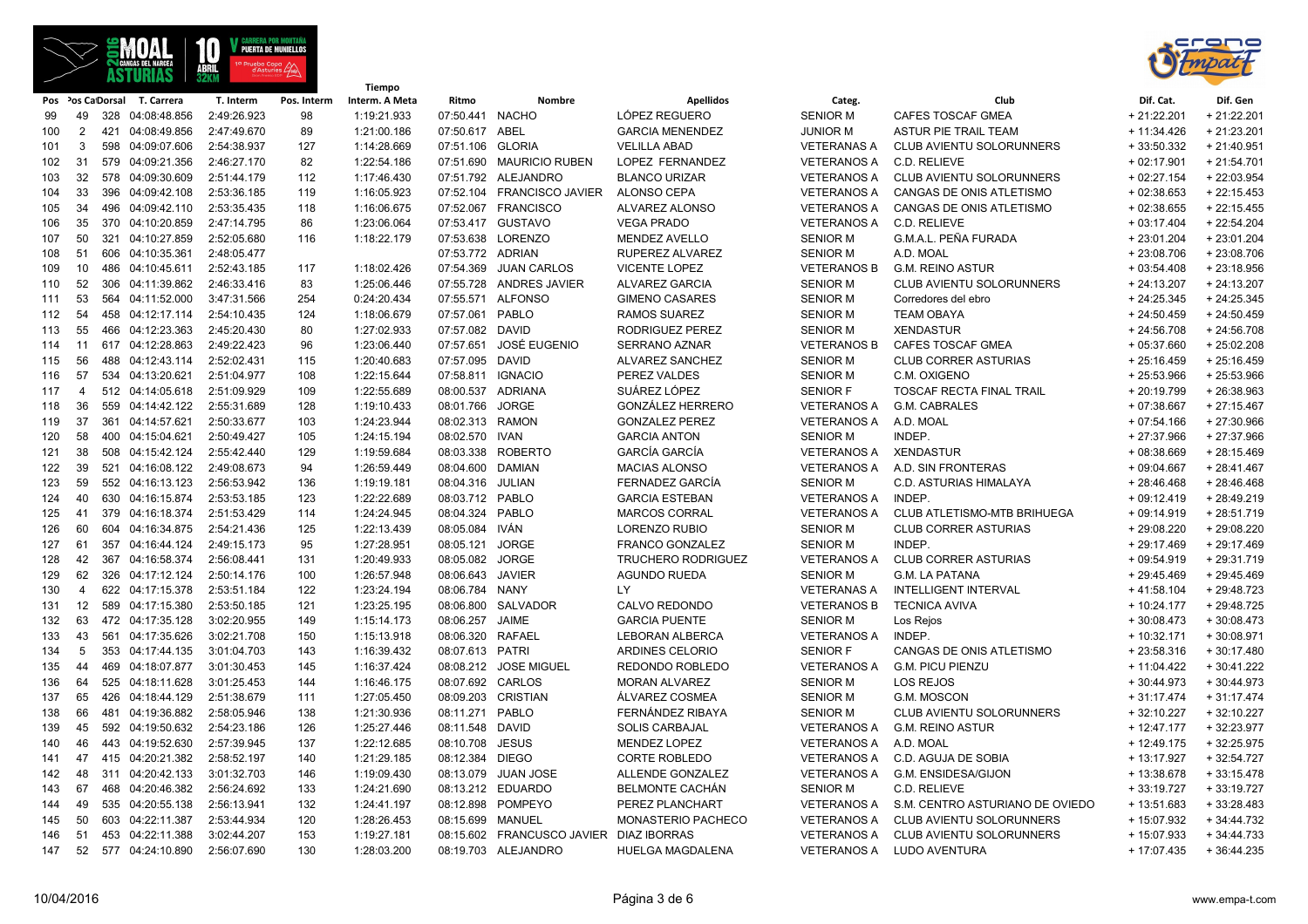



|     |                |     |                              |             | Tiempo      |                |                   |                           |                            |                       |                                             |              |              |
|-----|----------------|-----|------------------------------|-------------|-------------|----------------|-------------------|---------------------------|----------------------------|-----------------------|---------------------------------------------|--------------|--------------|
|     |                |     | Pos Pos Ca Dorsal T. Carrera | T. Interm   | Pos. Interm | Interm. A Meta | Ritmo             | Nombre                    | <b>Apellidos</b>           | Categ.                | Club                                        | Dif. Cat.    | Dif. Gen     |
| 148 | 13             |     | 619 04:24:18.892             | 3:02:32.205 | 151         | 1:21:46.687    |                   | 08:19.577 ANTONIO         | RAMOS FERNANDEZ            | <b>VETERANOS B</b>    | INDEP.                                      | + 17:27.689  | $+36:52.237$ |
| 149 | 53             |     | 465 04:24:50.392             | 3:05:37.212 | 163         | 1:19:13.180    | 08:20.912 IGNACIO |                           | <b>RAMOS ARJONA</b>        | <b>VETERANOS A</b>    | <b>G.M. CABRALES</b>                        | + 17:46.937  | $+37:23.737$ |
| 150 | 14             |     | 620 04:25:26.154             | 3:03:24.957 | 158         | 1:22:01.197    | 08:22.101         | <b>JUAN JOSE</b>          | <b>MENDEZ MENENDEZ</b>     | <b>VETERANOS B</b>    | <b>G.M. REINO ASTUR</b>                     | + 18:34.951  | $+37:59.499$ |
| 151 | 68             |     | 338 04:25:27.146             | 3:02:00.204 | 148         | 1:23:26.942    | 08:21.029         | <b>MIGUEL ANGEL</b>       | <b>BALSERA LANEO</b>       | <b>SENIOR M</b>       | A.D. MOAL                                   | $+38:00.491$ | $+38:00.491$ |
| 152 | 69             |     | 423 04:25:45.145             | 2:56:47.191 | 134         | 1:28:57.954    | 08:22.297         | PABLO                     | FERNANDEZ LOPEZ            | <b>SENIOR M</b>       | <b>CLUB CORRER ASTURIAS</b>                 | $+38:18.490$ | $+38:18.490$ |
| 153 | 70             | 391 | 04:25:45.396                 | 2:56:47.692 | 135         | 1:28:57.704    | 08:22.308         | DANIEL                    | GABRAIAN BLEERE FOITU !!!  | <b>SENIOR M</b>       | <b>CLUB CORRER ASTURIAS</b>                 | $+38:18.741$ | $+38:18.741$ |
| 154 | 71             |     | 314 04:26:16.647             | 3:05:26.712 | 161         | 1:20:49.935    |                   | 08:23.022 FERNANDO        | PEDRAYES"                  | <b>SENIOR M</b>       | @NOTEOXIDES                                 | +38:49.992   | +38:49.992   |
| 155 | 54             |     | 610 04:26:48.790             | 2:58:48.447 | 139         | 1:28:00.343    | 08:24.227         | <b>ISMAEL</b>             | <b>LADA MARTINEZ</b>       | <b>VETERANOS A</b>    | <b>TURON TRAIL RUNNING</b>                  | + 19:45.335  | $+39:22.135$ |
| 156 | 72             |     | 330 04:27:35.149             | 3:01:57.954 | 147         | 1:25:37.195    | 08:26.234         | <b>JORGE</b>              | AGUDIN MONTAÑO             | <b>SENIOR M</b>       | A.D. MOAL                                   | $+40:08.494$ | $+40:08.494$ |
| 157 | 15             |     | 597 04:27:53.150             | 3:02:58.958 | 154         | 1:24:54.192    |                   | 08:25.863 HIGINIO JAVIER  | ROMO ESPESO                | <b>VETERANOS B</b>    | <b>FEMPA</b>                                | $+21:01.947$ | $+40:26.495$ |
| 158 | 55             |     | 576 04:28:24.652             | 2:59:08.698 | 141         | 1:29:15.954    | 08:27.777 DAVID   |                           | SUÁREZ LIÑERO              | <b>VETERANOS A</b>    | <b>CORRIENDO X MORCIN</b>                   | $+21:21.197$ | +40:57.997   |
| 159 | 56             |     | 343 04:28:29.652             | 3:00:10.951 | 142         | 1:28:18.701    |                   | 08:27.881 FLORENCIO       | <b>MORO GONZÁLEZ</b>       | <b>VETERANOS A</b>    | A.D. MOAL                                   | $+21:26.197$ | $+41:02.997$ |
| 160 | 57             |     | 449 04:29:03.413             | 3:03:12.457 | 157         | 1:25:50.956    |                   | 08:28.805 ROBERTO         | ORTOLÁ RODRÍGUEZ           | <b>VETERANOS A</b>    | C.M. OXIGENO                                | $+21:59.958$ | $+41:36.758$ |
| 161 | 73             |     | 331 04:29:42.656             | 3:11:19.978 | 189         | 1:18:22.678    | 08:29.349         | JAVIER                    | CORDÓN EZQUERRO            | <b>SENIOR M</b>       | <b>TEAM TAXUS</b>                           | $+42:16.001$ | $+42:16.001$ |
| 162 | 58             |     | 310 04:30:03.656             | 3:03:02.957 | 156         | 1:27:00.699    | 08:30.705 IGNACIO |                           | FELGUEROSO VILLAVERDE      | <b>VETERANOS A</b>    | S.M. GRUPO COVADONGA                        | $+23:00.201$ | $+42:37.001$ |
| 163 | 59             |     | 563 04:30:29.906             | 3:02:41.456 | 152         | 1:27:48.450    | 08:30.950         | <b>JAVIER</b>             | <b>GARCIA VEGA</b>         | <b>VETERANOS A</b>    | INDEP.                                      | $+23:26.451$ | $+43:03.251$ |
| 164 | 6              |     | 518 04:30:37.656             | 3:05:35.217 | 162         | 1:25:02.439    | 08:31.926         | <b>ROSA</b>               | CALVO IGLESIAS             | <b>SENIOR F</b>       | C.D. ESPORTATE                              | $+36:51.837$ | $+43:11.001$ |
| 165 | 60             |     | 377 04:31:15.158             | 3:06:27.468 | 165         | 1:24:47.690    | 08:32.409         | JUAN                      | DE DIOS MELCON             | <b>VETERANOS A</b>    | C.D DE MONTAÑA YORDAS                       | $+24:11.703$ | $+43:48.503$ |
| 166 | 74             |     | 490 04:32:34.416             | 3:14:22.484 | 197         | 1:18:11.932    |                   | 08:35.519 SANTIAGO        | <b>CARMONA PERUYERO</b>    | <b>SENIOR M</b>       | <b>G.M. PICU PIENZU</b>                     | $+45:07.761$ | +45:07.761   |
| 167 | 61             |     | 312 04:32:35.162             | 3:05:38.713 | 164         | 1:26:56.449    | 08:35.690         | <b>WIFREDO</b>            | <b>CARRO SUÁREZ</b>        | <b>VETERANOS A</b>    | <b>CAFES TOSCAF GMEA</b>                    | $+25:31.707$ | $+45:08.507$ |
| 168 | 16             |     | 545 04:32:38.662             | 3:09:59.224 | 180         | 1:22:39.438    | 08:35.051         | <b>ANGEL RICARDO</b>      | <b>MORALES FUENTECILLA</b> | <b>VETERANOS B</b>    | <b>CLUB JULTAYU-ENSIDESA</b>                | $+25:47.459$ | $+45:12.007$ |
| 169 | 17             |     | 575 04:32:49.161             | 3:05:02.212 | 160         | 1:27:46.949    | 08:35.264         | <b>GREGORIO</b>           | <b>LLANA SUAREZ</b>        | <b>VETERANOS B</b>    | G.M. ENSIDESA/GIJON                         | $+25:57.958$ | $+45:22.506$ |
| 170 | 75             |     | 378 04:33:49.175             | 3:03:45.458 | 159         | 1:30:03.717    | 08:37.711 PA      |                           | SÁNCHEZ GONZÁLEZ           | <b>SENIOR M</b>       | CLUB AVIENTU SOLORUNNERS                    | $+46:22.520$ | $+46:22.520$ |
| 171 | 18             |     | 515 04:34:16.665             | 3:07:32.717 | 168         | 1:26:43.948    |                   | 08:38.964 ROGELIO         | <b>GARCIA IGLESIAS</b>     | <b>VETERANOS B</b>    | INDEP.                                      | $+27:25.462$ | $+46:50.010$ |
| 172 | 76             |     | 445 04:35:21.419             | 3:11:38.728 | 191         | 1:23:42.691    | 08:40.304         | <b>DAVID</b>              | RODRIGUEZ GARCIA           | <b>SENIOR M</b>       | C.D. TORBOLIN                               | +47:54.764   | $+47:54.764$ |
| 173 | 77             |     | 446 04:35:21.419             | 3:11:41.478 | 192         | 1:23:39.941    | 08:40.626         | <b>JESUS MANUEL</b>       | QUIROS ALVAREZ             | <b>SENIOR M</b>       | C.D. TORBOLIN                               | +47:54.764   | +47:54.764   |
| 174 | 62             |     | 359 04:35:32.417             | 3:09:05.480 | 175         | 1:26:26.937    | 08:40.890         | <b>GUILLERMO M.</b>       | <b>VEGA SERRANO</b>        | <b>VETERANOS A</b>    | CLUB AVIENTU SOLORUNNERS                    | +28:28.962   | +48:05.762   |
| 175 | 78             |     | 570 04:36:08.418             | 3:08:33.470 | 172         | 1:27:34.948    | 08:41.768 RUBÉN   |                           | <b>GONZÁLEZ RIERA</b>      | <b>SENIOR M</b>       | <b>G.M. ARGUELLES</b>                       | $+48:41.763$ | $+48:41.763$ |
| 176 | 79             |     | 526 04:36:16.419             | 3:08:31.970 | 171         | 1:27:44.449    | 08:42.258         | <b>DAVID</b>              | <b>TORRE GARCIA</b>        | <b>SENIOR M</b>       | <b>XATOS DEL NALON</b>                      | $+48:49.764$ | $+48:49.764$ |
| 177 | 63             |     | 354 04:37:22.427             | 3:07:34.467 | 169         | 1:29:47.960    | 08:43.743 TOM     |                           | <b>COLEMAN</b>             | <b>VETERANOS A</b>    | <b>ENSINLUZ</b>                             | $+30:18.972$ | $+49:55.772$ |
| 178 | 64             |     | 482 04:37:37.671             | 3:08:10.219 | 170         | 1:29:27.452    | 08:45.295         | ANTÓN                     | ÁLVAREZ FORMOSO            | <b>VETERANOS A</b>    | <b>INDEP</b>                                | $+30:34.216$ | $+50:11.016$ |
| 179 | 65             |     | 318 04:37:48.421             | 3:12:06.479 | 193         | 1:25:41.942    | 08:45.549         | <b>JOSE RAMON</b>         | <b>CAMPILLO FERNANDEZ</b>  | <b>VETERANOS A</b>    | S.M. CITOA                                  | $+30:44.966$ | $+50:21.766$ |
| 180 | 19             |     | 615 04:37:58.175             | 3:10:24.225 | 185         | 1:27:33.950    | 08:45.641 CARLOS  |                           | <b>MOJARDIN VAZQUEZ</b>    | <b>VETERANOS B</b>    | <b>C.D. ESPORTATE</b>                       | $+31:06.972$ | $+50:31.520$ |
| 181 | 80             |     | 460 04:38:43.174             | 3:11:22.227 | 190         | 1:27:20.947    |                   | 08:46.826 ALEJANDRO       | <b>GONZALEZ FERNANDEZ</b>  | <b>SENIOR M</b>       | <b>CLUB AVIENTU SOLORUNNERS</b>             | $+51:16.519$ | $+51:16.519$ |
| 182 | 66             |     | 305 04:38:55.176             | 2:50:25.177 | 102         | 1:48:29.999    | 08:47.810 RAMON   |                           | <b>HEVIA MORENO</b>        |                       | VETERANOS A S.M. CENTRO ASTURIANO DE OVIEDO | $+31:51.721$ | $+51:28.521$ |
| 183 | 20             |     | 548 04:39:03.177             | 3:09:46.224 | 177         | 1:29:16.953    | 08:47.178         | ANGEL                     | <b>ESPINA GARCIA</b>       | <b>VETERANOS B</b>    | <b>C.D. ASTURCON BTT</b>                    | $+32:11.974$ | $+51:36.522$ |
| 184 | 67             |     | 471 04:39:59.678             | 3:10:22.507 | 184         | 1:29:37.171    |                   | 08:49.491 FERNANDO CARLOS | PÉREZ CORDERO              | <b>VETERANOS A</b>    | <b>CLUB CORRER ASTURIAS</b>                 | $+32:56.223$ | $+52:33.023$ |
| 185 | 81             |     | 572 04:40:04.427             | 3:10:07.474 | 183         | 1:29:56.953    | 08:49.595         | <b>FRANCISCO</b>          | <b>HUERTA FERNANDEZ</b>    | <b>SENIOR M</b>       | <b>XATOS DEL NALON</b>                      | $+52:37.772$ | +52:37.772   |
| 186 | 68             |     | 497 04:40:20.702             | 3:06:52.468 | 166         | 1:33:28.234    | 08:50.360         | <b>BELARMINO</b>          | GARCÍA LÓPEZ               | <b>VETERANOS A</b>    | INDEP.                                      | $+33:17.247$ | $+52:54.047$ |
| 187 | 69             |     | 349 04:40:28.679             | 3:11:18.478 | 188         | 1:29:10.201    | 08:49.668         | CAROLINA                  | PALACIO VARELA             | <b>VETERANOS A</b>    | <b>CLUB ALPINO LUGONES</b>                  | $+33:25.224$ | $+53:02.024$ |
| 188 | 70             |     | 416 04:40:31.929             | 3:06:53.474 | 167         | 1:33:38.455    | 08:50.327         | JESÚS FRANCISCO           | MÉNDEZ FERNÁNDEZ           | VETERANOS A A.D. MOAL |                                             | $+33:28.474$ | + 53:05.274  |
| 189 | $\overline{7}$ |     | 492 04:40:45.683             | 3:16:13.292 | 206         | 1:24:32.391    | 08:51.021         | <b>ISABEL</b>             | <b>MARTINEZ MARTINO</b>    | <b>SENIOR F</b>       | <b>G.M. PICU PIENZU</b>                     | +46:59.864   | $+53:19.028$ |
| 190 | 71             |     | 427 04:40:56.930             | 3:14:57.735 | 201         | 1:25:59.195    | 08:51.092 MANUEL  |                           | <b>MORO RODRIGUEZ</b>      | <b>VETERANOS A</b>    | G.M. LA PEÑA                                | $+33:53.475$ | $+53:30.275$ |
| 191 | 82             |     | 409 04:41:33.932             | 3:09:49.223 | 178         | 1:31:44.709    | 08:52.640         | DANIEL                    | <b>TOMILLO VÍLCHEZ</b>     | <b>SENIOR M</b>       | <b>CORRIENDO X MORCIN</b>                   | $+54:07.277$ | + 54:07.277  |
| 192 | 72             |     | 405 04:42:50.435             | 3:13:21.982 | 195         | 1:29:28.453    |                   | 08:54.349 ENRIQUE         | COCAÑA                     | <b>VETERANOS A</b>    | <b>G.M. PICU PIENZU</b>                     | $+35:46.980$ | + 55:23.780  |
| 193 | 73             |     | 612 04:44:55.440             | 3:09:02.721 | 174         | 1:35:52.719    |                   | 08:58.293 ALFONSO         | PEREZ CADIERNO             | <b>VETERANOS A</b>    | G.M. ENSIDESA/GIJON                         | $+37:51.985$ | + 57:28.785  |
| 194 | 83             |     | 462 04:45:09.940             | 3:15:04.236 | 202         | 1:30:05.704    | 08:58.506         | SEBASTIAN                 | <b>FERNANDEZ ARIAS</b>     | <b>SENIOR M</b>       | C.D. ASTURIAS HIMALAYA                      | $+57:43.285$ | $+57:43.285$ |
| 195 | 84             |     | 414 04:45:29.191             | 3:10:02.732 | 181         | 1:35:26.459    | 08:50.770         | <b>DIEGO</b>              | GARCÍA GARCÍA              | <b>SENIOR M</b>       | G.M. MOSCON                                 | $+58:02.536$ | $+58:02.536$ |
| 196 | 74             |     | 530 04:45:51.691             | 3:16:43.992 | 208         | 1:29:07.699    | 08:59.871 DAVID   |                           | LOPEZ ALVAREZ              | <b>VETERANOS A</b>    | C.D. XUAN DE LA BORRINA                     | $+38:48.236$ | $+58:25.036$ |
|     |                |     |                              |             |             |                |                   |                           |                            |                       |                                             |              |              |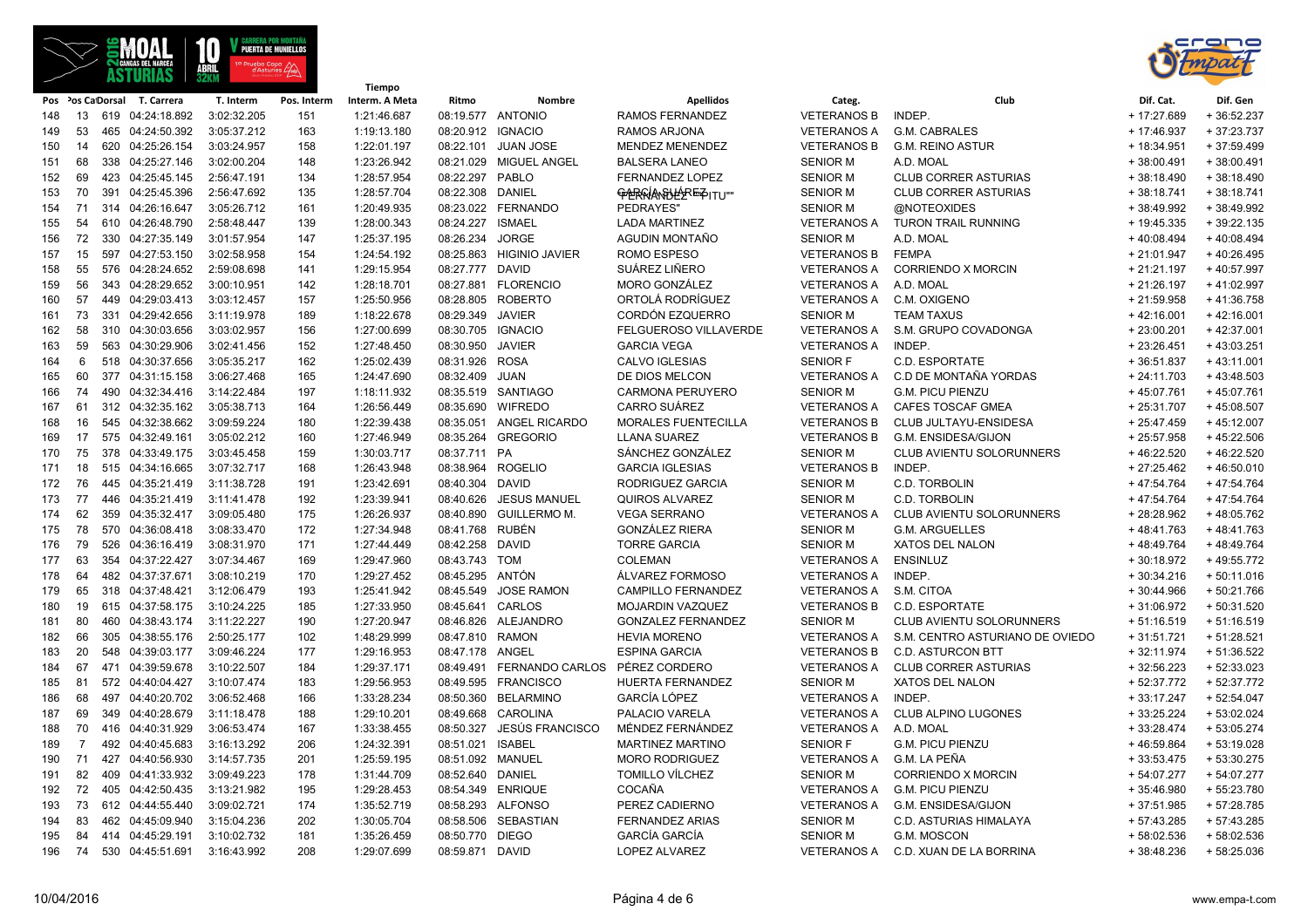

**Tiempo**



|     |                |                                      |                            |             | Hempo          |                                     |                            |                           |                       |                                             |              |              |
|-----|----------------|--------------------------------------|----------------------------|-------------|----------------|-------------------------------------|----------------------------|---------------------------|-----------------------|---------------------------------------------|--------------|--------------|
|     |                | Pos Pos CaDorsal T. Carrera          | T. Interm                  | Pos. Interm | Interm. A Meta | Ritmo                               | Nombre                     | <b>Apellidos</b>          | Categ.                | Club                                        | Dif. Cat.    | Dif. Gen     |
| 197 | 75             | 417 04:46:59.694                     | 3:14:16.734                | 196         | 1:32:42.960    | 09:02.313 JESÚS R                   |                            | ALONSO FERNÁNDEZ          | <b>VETERANOS A</b>    | S.M.R.C. TENIS DE OVIEDO                    | $+39:56.239$ | $+59:33.039$ |
| 198 | 85             | 308 04:47:01.945                     | 3:13:02.989                | 194         | 1:33:58.956    |                                     | 09:02.955 ALEJANDRO        | FERNÁNDEZ CORREA          | <b>SENIOR M</b>       | A.D. MOAL                                   | $+59:35.290$ | + 59:35.290  |
| 199 | 86             | 470 04:47:39.946                     | 3:09:41.473                | 176         | 1:37:58.473    | 09:03.901                           | <b>JOSE LUIS</b>           | <b>GARCIA PELAYO</b>      | <b>SENIOR M</b>       | <b>ADN ASTUR</b>                            | $+00:13.291$ | $+00:13.291$ |
| 200 | 76             | 397 04:47:41.947                     | 3:11:05.226                | 186         | 1:36:36.721    | 09:04.085 ANGEL                     |                            | <b>ALVAREZ GURDIEL</b>    | <b>VETERANOS A</b>    | <b>COPO SKI CLUB</b>                        | $+40:38.492$ | $+00:15.292$ |
| 201 | 87             | 324 04:48:30.696                     | 3:17:54.281                | 213         | 1:30:36.415    | 09:04.967 MIGUEL                    |                            | FERRANDO SÁNCHEZ          | <b>SENIOR M</b>       | <b>TEAM TAXUS</b>                           | $+01:04.041$ | $+01:04.041$ |
| 202 | 77             | 484 04:48:52.448                     | 3:11:15.478                | 187         | 1:37:36.970    | 09:06.108 PABLO                     |                            | BELDERRAIN BELDERRAIN     | VETERANOS A A.D. MOAL |                                             | $+41:48.993$ | $+01:25.793$ |
| 203 | 21             | 459 04:49:28.950                     | 3:09:00.276                | 173         | 1:40:28.674    | 09:07.493                           | <b>JAVIER</b>              | <b>HERMIDA PEREIRA</b>    | <b>VETERANOS B</b>    | <b>G.M. PICU PIENZU</b>                     | $+42:37.747$ | $+02:02.295$ |
| 204 | 88             | 363 04:50:11.451                     | 3:03:00.958                | 155         | 1:47:10.493    | 09:08.860 DAVID                     |                            | ALONSO CANO               | <b>SENIOR M</b>       | S.M. CENTRO ASTURIANO DE OVIEDO             | $+02:44.796$ | $+02:44.796$ |
| 205 | 22             | 403 04:50:36.452                     | 3:21:36.752                | 215         | 1:28:59.700    |                                     | 09:09.374 FLORENTINO       | <b>GARCÍA GUTIÉRREZ</b>   | <b>VETERANOS B</b>    | XATOS DEL NALON                             | $+43:45.249$ | $+03:09.797$ |
| 206 | 78             | 333 04:51:25.954                     | 3:10:05.474                | 182         | 1:41:20.480    | 09:10.749                           | JUAN MANUEL                | <b>AVELLO PERTIERRA</b>   | VETERANOS A           | S.M.C.A. UNIVERSITARIO                      | $+44:22.499$ | $+03:59.299$ |
| 207 | 89             | 431 04:51:59.456                     | 3:16:48.992                | 209         | 1:35:10.464    | 09:11.835 MARIO                     |                            | FERNANDEZ VAZQUEZ         | <b>SENIOR M</b>       | C.D. TORBOLIN                               | $+04:32.801$ | $+04:32.801$ |
| 208 | 90             | 551 04:52:30.706                     | 3:15:50.988                | 204         | 1:36:39.718    |                                     | 09:12.529 FRANCISCO        | <b>GONZALEZ RIVERO</b>    | <b>SENIOR M</b>       | Lábaru Trail                                | $+05:04.051$ | $+05:04.051$ |
| 209 | 91             | 388 04:53:26.213                     | 3:16:42.490                | 207         | 1:36:43.723    | 09:14.319                           | <b>JOSE ANGEL</b>          | <b>LAVIN ALONSO</b>       | <b>SENIOR M</b>       | XATOS DEL NALON                             | $+05:59.558$ | $+05:59.558$ |
| 210 | 92             | 422 04:53:26.214                     | 3:17:31.743                | 212         | 1:35:54.471    | 09:14.911 VÍCTOR                    |                            | <b>GARCÍA RODRÍGUEZ</b>   | <b>SENIOR M</b>       | <b>CUMBRE LLANGREU</b>                      | $+05:59.559$ | $+05:59.559$ |
| 211 | 79             | 524 04:53:33.207                     | 3:09:50.724                | 179         | 1:43:42.483    | 09:14.626                           | <b>JORGE</b>               | <b>COLLIA</b>             | <b>VETERANOS A</b>    | <b>C.D. ASTURCON BTT</b>                    | $+46:29.752$ | $+06:06.552$ |
| 212 | 80             | 479 04:54:05.710                     | 3:14:55.236                | 200         | 1:39:10.474    | 09:15.410 AGUSTIN                   |                            | LORENZANA CASCALLANA      | <b>VETERANOS A</b>    | <b>CLUB CORRER ASTURIAS</b>                 | $+47:02.255$ | $+06:39.055$ |
| 213 | 93             | 557 04:54:13.210                     | 3:17:15.993                | 210         | 1:36:57.217    | 09:16.431                           | <b>JONATHAN</b>            | <b>GONZALEZ CORDERO</b>   | <b>SENIOR M</b>       | <b>LIQUEN</b>                               | $+06:46.555$ | $+06:46.555$ |
| 214 | $\overline{2}$ | 510 04:56:04.712                     | 3:15:16.238                | 203         | 1:40:48.474    | 09:19.974 CARMEN                    |                            | LÓPEZ GARCÍA              | <b>VETERANAS B</b>    | INDEP.                                      | $+04:02.148$ | $+08:38.057$ |
| 215 | 94             | 580 04:57:11.714                     | 3:14:43.485                | 198         | 1:42:28.229    | 09:21.149 NESTOR                    |                            | <b>GUERRERO RODRIGUEZ</b> | <b>SENIOR M</b>       | C.M. OXIGENO                                | $+09:45.059$ | $+09:45.059$ |
| 216 | 95             | 553 04:57:12.130                     | 3:14:44.236                | 199         | 1:42:27.894    | 09:21.241                           | <b>JOSE ALBERTO</b>        | <b>HERRERO VALDES</b>     | <b>SENIOR M</b>       | C.M. OXIGENO                                | $+09:45.475$ | $+09:45.475$ |
| 217 | 8              | 565 04:57:14.467                     | 3:17:25.242                | 211         | 1:39:49.225    | 09:22.213 LAURA                     |                            | <b>GARCÍA SERANTES</b>    | <b>SENIOR F</b>       | INDEP.                                      | $+03:28.648$ | $+09:47.812$ |
| 218 | 3              | 451 04:57:14.967                     | 3:25:15.261                | 218         | 1:31:59.706    |                                     | 09:22.150 MARIA DEL CARMEN | <b>SUAREZ CORUJO</b>      | <b>VETERANAS B</b>    | CLUB AVIENTU SOLORUNNERS                    | $+05:12.403$ | $+09:48.312$ |
| 219 | 81             | 591 05:00:35.752                     | 3:25:15.511                | 219         | 1:35:20.241    | 09:28.640 MARCOS                    |                            | VERANO ÁLVAREZ            | <b>VETERANOS A</b>    | A.D. MOAL                                   | + 53:32.297  | + 13:09.097  |
| 220 | 5              | 350 05:01:35.474                     | 3:28:09.180                | 228         | 1:33:26.294    | 09:30.470 PATRICIA                  |                            | <b>ESCOBAR PLAZA</b>      | <b>VETERANAS A</b>    | A.D. MOAL                                   | $+26:18.200$ | $+14:08.819$ |
| 221 | 6              | 440 05:03:09.478                     | 3:28:54.190                | 230         | 1:34:15.288    |                                     | 09:32.590 DOLORES          | <b>GARCIA GONZALEZ</b>    | <b>VETERANAS A</b>    | INDEP.                                      | $+27:52.204$ | $+15:42.823$ |
| 222 | 82             | 383 05:03:14.240                     | 3:25:38.130                | 222         | 1:37:36.110    | 09:33.113 AGUSTIN                   |                            | CAMINO VÁZQUEZ            | <b>VETERANOS A</b>    | CLUB AVIENTU SOLORUNNERS                    | $+56:10.785$ | + 15:47.585  |
| 223 | 83             | 347 05:03:46.729                     | 3:19:27.247                | 214         | 1:44:19.482    |                                     | 09:34.903 JESUS ALBERTO    | <b>BLAZQUEZ SUAREZ</b>    | <b>VETERANOS A</b>    | INDEP.                                      | $+56:43.274$ | $+16:20.074$ |
| 224 | 84             | 352 05:05:10.233                     | 3:25:11.110                | 217         | 1:39:59.123    | 09:36.639 NÉSTOR                    |                            | CANTÓN PARDO              | <b>VETERANOS A</b>    | <b>CUMBRE LLANGREU</b>                      | +58:06.778   | $+17:43.578$ |
| 225 | $\overline{7}$ | 336 05:05:47.247                     | 3:30:15.523                | 234         | 1:35:31.724    |                                     | 09:37.759 CARMEN Mª        | <b>CADENAS ALONSO</b>     | <b>VETERANAS A</b>    | A.D. MOAL                                   | $+30:29.973$ | + 18:20.592  |
| 226 | 23             | 476 05:05:47.983                     | 3:25:22.512                | 220         | 1:40:25.471    |                                     | 09:37.859 ROBERTO          | ROBLES FERNANDEZ          | <b>VETERANOS B</b>    | <b>C.D. ASTURCON BTT</b>                    | +58:56.780   | + 18:21.328  |
|     | 85             | 334 05:05:48.983                     | 3:26:45.265                | 225         | 1:39:03.718    | 09:37.735 RAMON                     |                            | FERNANDEZ DE LA VALLINA   | <b>VETERANOS A</b>    | <b>C.D. XENTE CORRENDERA</b>                | + 58:45.528  | + 18:22.328  |
| 227 | 86             |                                      | 3:31:19.526                |             |                |                                     |                            | DIAZ YAÑEZ                | <b>VETERANOS A</b>    |                                             |              | $+20:24.835$ |
| 228 |                | 372 05:07:51.490                     |                            | 235         | 1:36:31.964    | 09:41.892 ARCADIO<br>09:45.029 JOSÉ |                            |                           |                       | CANGAS DE ONIS ATLETISMO                    | $+00:48.035$ |              |
| 229 | 24             | 608 05:09:14.994                     | 3:29:04.521                | 231         | 1:40:10.473    |                                     |                            | <b>GAYO IGLESIAS</b>      | <b>VETERANOS B</b>    | A.D. MOAL                                   | $+02:23.791$ | $+21:48.339$ |
| 230 | 87             | 516 05:09:17.246                     | 3:28:16.269<br>3:29:45.523 | 229         | 1:41:00.977    | 09:44.588                           | <b>JOSE</b>                | <b>GALAN BERTRAND</b>     | <b>VETERANOS A</b>    | INDEP.                                      | $+02:13.791$ | $+21:50.591$ |
| 231 | 25<br>96       | 425 05:09:17.530<br>375 05:10:47.745 |                            | 232         | 1:39:32.007    | 09:44.550                           | <b>JUAN JOSE</b>           | <b>CIMA PRADO</b>         | <b>VETERANOS B</b>    | INDEP.                                      | $+02:26.327$ | $+21:50.875$ |
| 232 |                |                                      | 3:25:31.285                | 221         | 1:45:16.460    | 09:47.837                           | <b>JOSE ANTONIO</b>        | ALONSO QUIJORNA           | <b>SENIOR M</b>       | <b>CAFES TOSCAF GMEA</b>                    | $+23:21.090$ | $+23:21.090$ |
| 233 | 9              | 505 05:10:57.503                     | 3:29:52.272                | 233         | 1:41:05.231    | 09:47.231 ELENA                     |                            | ARIENZA FERNÁNDEZ         | <b>SENIOR F</b>       | G.M. TEXU                                   | $+17:11.684$ | $+23:30.848$ |
| 234 | 97             | 550 05:12:37.249                     | 3:23:01.505                | 216         | 1:49:35.744    | 09:51.480                           | JONATHAN                   | <b>BARRANCO TURRERO</b>   | <b>SENIOR M</b>       | INDEP.                                      | $+25:10.594$ | $+25:10.594$ |
| 235 | 88             | 394 05:13:52.500                     | 3:16:03.988                | 205         | 1:57:48.512    | 09:53.712 MARCOS                    |                            | <b>GARCIA PRADO</b>       | <b>VETERANOS A</b>    | CLUB AVIENTU SOLORUNNERS                    | $+06:49.045$ | $+26:25.845$ |
| 236 | 98             | 386 05:14:05.752                     | 3:26:24.265                | 223         | 1:47:41.487    | 09:53.543 MARIO                     |                            | <b>CARO BARCIA</b>        | <b>SENIOR M</b>       | INDEP.                                      | $+26:39.097$ | +26:39.097   |
| 237 | 99             | 568 05:14:06.759                     | 3:26:28.264                | 224         | 1:47:38.495    |                                     | 09:53.611 RICARDO          | LLAVONA FERNANDEZ         | <b>SENIOR M</b>       | CLUB ATLETISMO CONDOR                       | $+26:40.104$ | $+26:40.104$ |
| 238 | 89             | 413 05:16:07.256                     | 3:27:14.170                | 227         | 1:48:53.086    |                                     | 09:57.877 ROBERTO          | <b>GARCIA GARCIA</b>      | <b>VETERANOS A</b>    | C.D. ESPORTATE                              | $+09:03.801$ | $+28:40.601$ |
| 239 | 90             | 437 05:16:07.700                     | 3:27:07.765                | 226         | 1:48:59.935    |                                     | 09:58.040 LUIS MIGUEL      | AMBRES TORRE              | <b>VETERANOS A</b>    | INDEP.                                      | $+09:04.245$ | $+28:41.045$ |
| 240 | 91             | 329 05:18:27.261                     | 3:32:07.778                | 237         | 1:46:19.483    | 10:01.671 DIEGO                     |                            | <b>TEJEDO VALDES</b>      | <b>VETERANOS A</b>    | A.D. MOAL                                   | $+11:23.806$ | $+31:00.606$ |
| 241 | 100            | 442 05:19:09.513                     | 3:31:51.527                | 236         | 1:47:17.986    | 10:03.303 DAVID                     |                            | ÁLVAREZ SUÁREZ            | <b>SENIOR M</b>       | Go Fit Runners                              | $+31:42.858$ | $+31:42.858$ |
| 242 | 8              | 547 05:21:51.276                     | 3:35:04.286                | 239         | 1:46:46.990    | 10:08.705 OLVIDO                    |                            | <b>ESTRADA MONTES</b>     | <b>VETERANAS A</b>    | CLUB AVIENTU SOLORUNNERS                    | $+46:34.002$ | $+34:24.621$ |
| 243 | 9              | 605 05:23:48.230                     | 3:35:39.360                | 241         | 1:48:08.870    |                                     | 10:12.395 EVA MARIA        | SUÁREZ LIÑERO             | <b>VETERANAS A</b>    | <b>CLUB AVIENTU SOLORUNNERS</b>             | $+48:30.956$ | $+36:21.575$ |
| 244 | 92             | 454 05:23:50.523                     | 3:37:03.390                | 244         | 1:46:47.133    | 10:12.196                           | <b>JOSE ANTONIO</b>        | <b>COSTALES RODRIGUEZ</b> |                       | VETERANOS A S.M. GRUPO COVADONGA            | + 16:47.068  | $+36:23.868$ |
| 245 | 93             | 517 05:23:56.773                     | 3:35:33.536                | 240         | 1:48:23.237    | 10:12.365 CARLOS                    |                            | <b>BRUN RODRIGUEZ</b>     |                       | VETERANOS A S.M. CENTRO ASTURIANO DE OVIEDO | $+16:53.318$ | $+36:30.118$ |